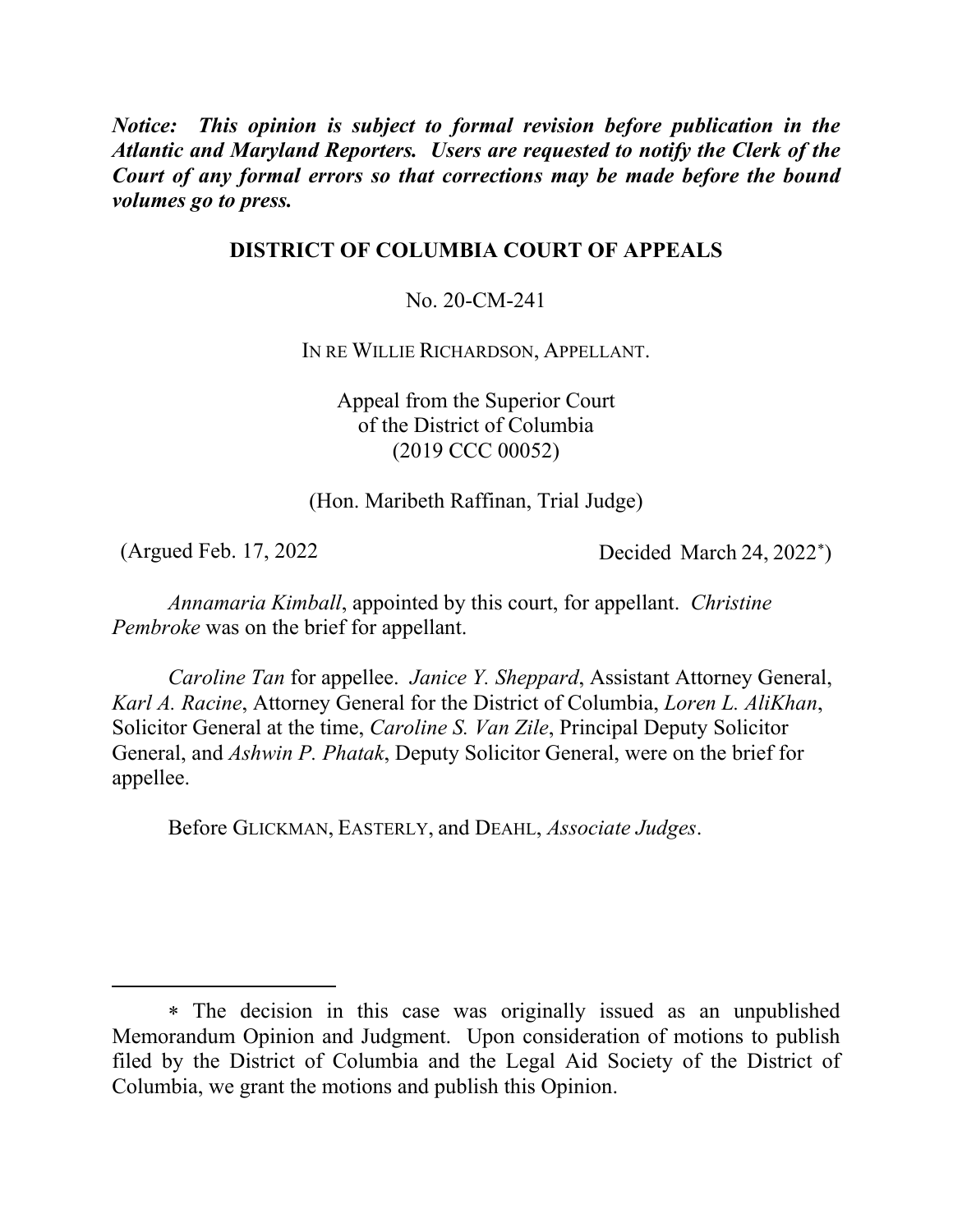DEAHL, *Associate Judge*: Willie Richardson was convicted of four counts of contempt for violating a temporary protection order (TPO). The TPO directed Richardson not to contact his ex-girlfriend, Michelle Hargrove, and he was found guilty of contempt for each of four Facebook messages he sent to Hargrove over the course of a single day. On appeal, Richardson argues that his convictions should merge because sending four messages on a single day amounts to just one offense, not four. He also argues that the trial court abused its discretion by improperly admitting prior bad acts evidence in the form of several hostile voicemails he had left on Hargrove's phone before the issuance of the TPO. We are unpersuaded by Richardson's arguments and affirm.

## **I.**

Richardson and Hargrove were in a relationship from January 2018 until May 2019. Shortly after their relationship ended, Hargrove sought and the Superior Court issued a TPO ordering Richardson "not [to] contact [Hargrove] in any manner," including via "electronic or social media." Weeks later, and while the TPO was in effect, Hargrove received four messages via Facebook Messenger, all sent on a single day from Richardson's Facebook account. The messages were time-stamped 2:09 PM, 3:39 PM. 7:49 PM, and 9:34 PM, and read as follows: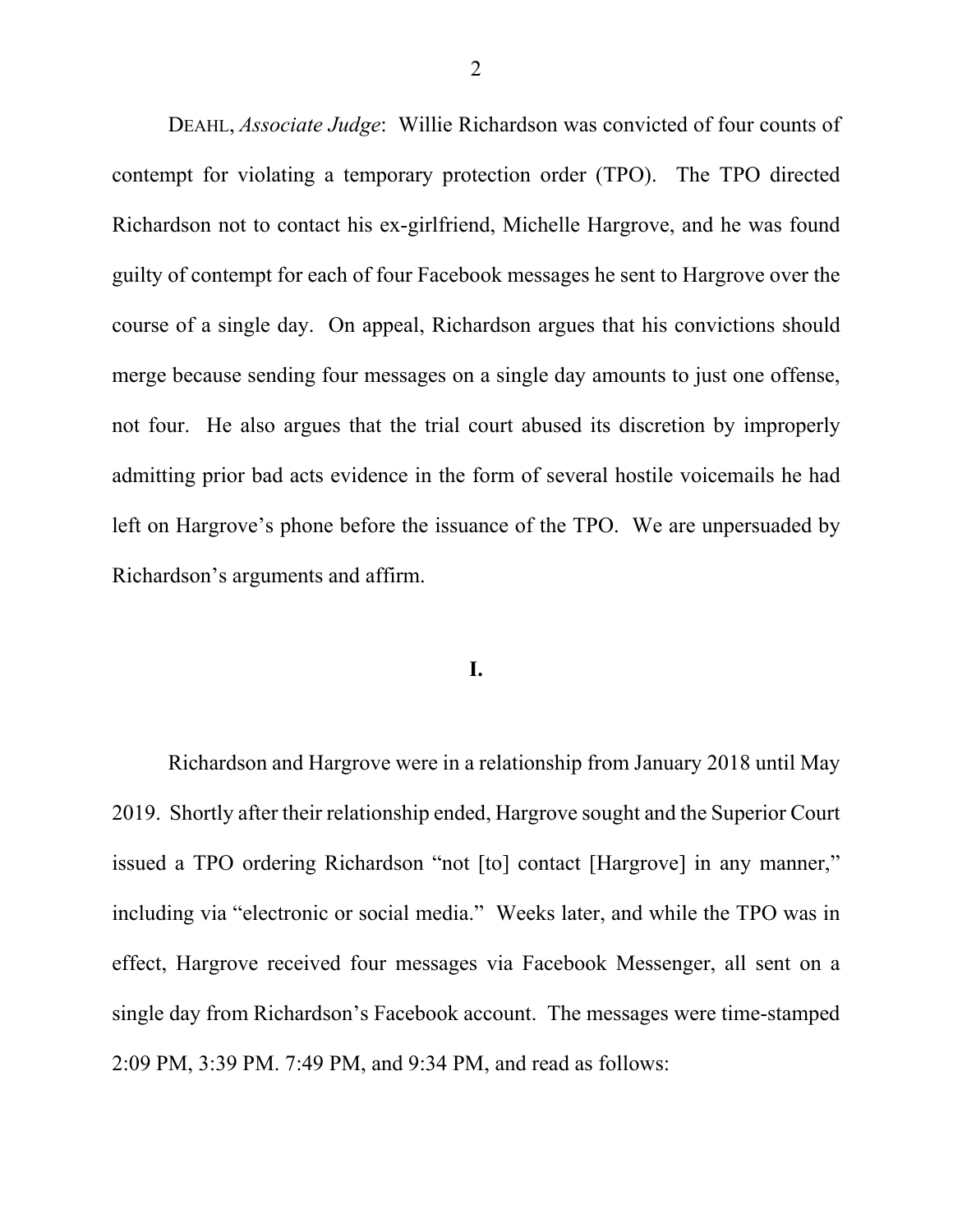[2:09 PM] So you in a relationship with your new boo and you got pictures all over [your Facebook] page you and him been here and there? Damn I was a fool for you but God bless you so you got his picture on both page as your profile huh? I waste my time and pain over you and then you gave him my things and sit at the patio with him like he or you brought it but what woman you know of can say that she are around something that you brought me or gave me not none because I loved you enough to respect your things I'm not being around another woman with it on or at my house. Have a blessed day and then the law suit I put you down with you share and spend it on another man and your kids wow [] but that's the thanks that I get and favor for being a dumb old ass for you

[3:39 PM] Damn I missing your ass

[7:49 PM] Look I love you more then anything and I have not been with nobody I just wish you would had really believed me but I know your new number I just did not call it? It's 883 25 ha ha I'm not telling you the last two of your number I just gave you your space and his respect as your man because I do not want you to cheat on him just like you did me and treated me! My love for you is so powerful to me!

[9:34 PM] I'm not here against you or betrayed you either but why you won't text back huh I love you I'm not on your time in turning people in to the law like you do I love you once again with all my heart

Hargrove testified that the first message referred to a patio furniture set that Richardson insisted he had purchased for her and was angry about her using with another man. The partial phone number in the third message was from a number Hargrove acquired after the TPO was issued—a number she did not know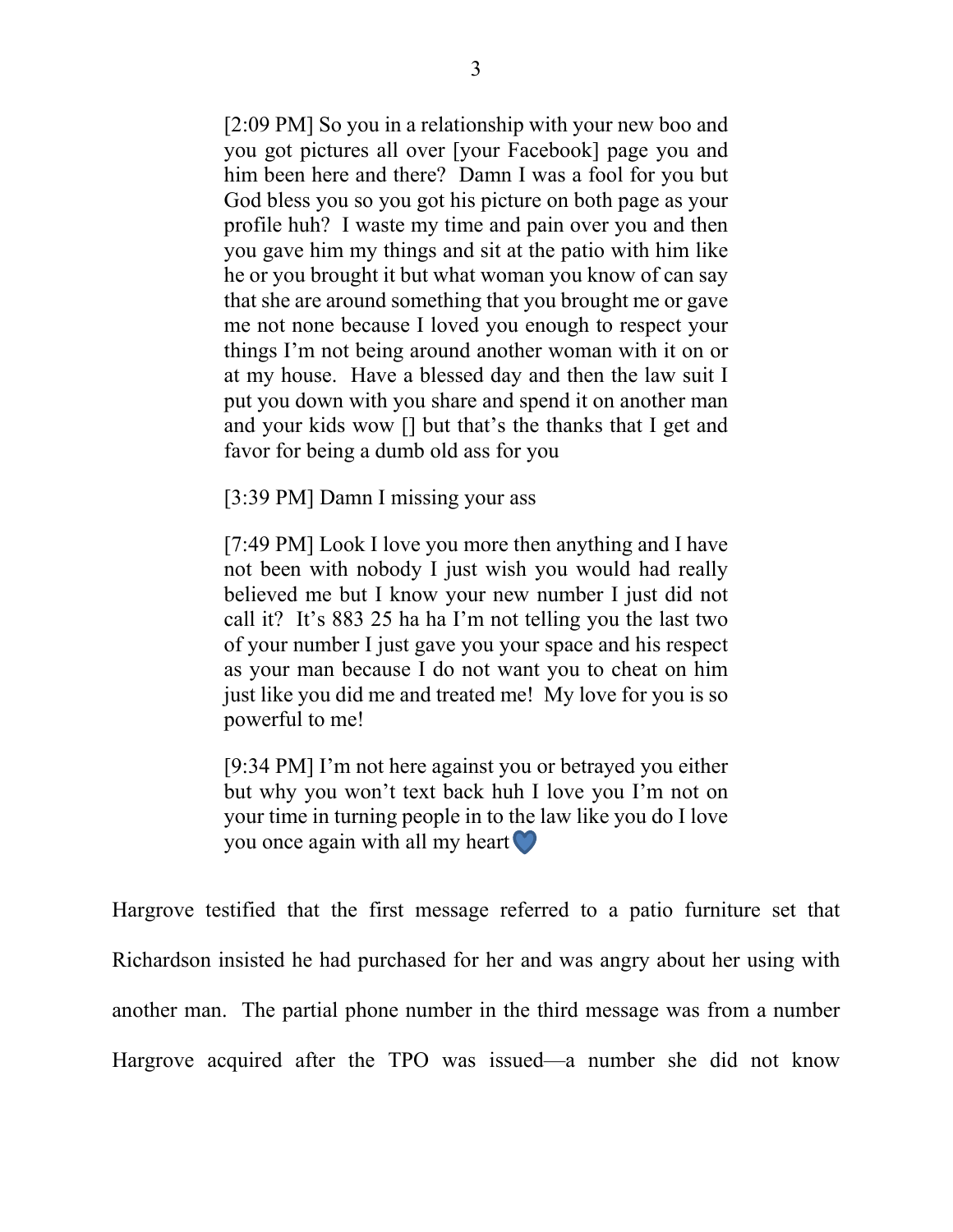Richardson had and did not want him to have. Hargrove understood the fourth message ("turning people in to the law") to refer to her obtaining a TPO against him.

Richardson was charged with four counts of contempt under D.C. Code § 16-1005(f)(1) (2021 Supp.). Before trial, the government notified Richardson of its "intent to use evidence of other crimes or prior bad acts pursuant to *Drew v. United States*, 331 F.2d 85 (D.C. Cir. 1964)." Specifically, the government sought to introduce portions of three voicemails that Richardson left on Hargrove's phone between the end of their relationship and the issuance of the TPO. The government argued the voicemails were admissible as evidence of Richardson's identity as the person who sent the Facebook messages. It contended that the voicemails were relevant to Richardson's identity because, like the Facebook messages, they show the speaker was "upset by Ms. Hargrove's new relationship, and by Ms. Hargrove's continued use of the patio furniture." The government also argued the voicemails were admissible as evidence of motive because "[c]omparing these voicemails to the charged Facebook messages will demonstrate the defendant's determination to contact Ms. Hargrove to express these feelings despite her requests to end all contact." The court ruled that the voicemails were admissible as evidence of identity and motive. The court stressed that the question of identity was of particular importance because Richardson planned to argue that the Facebook messages,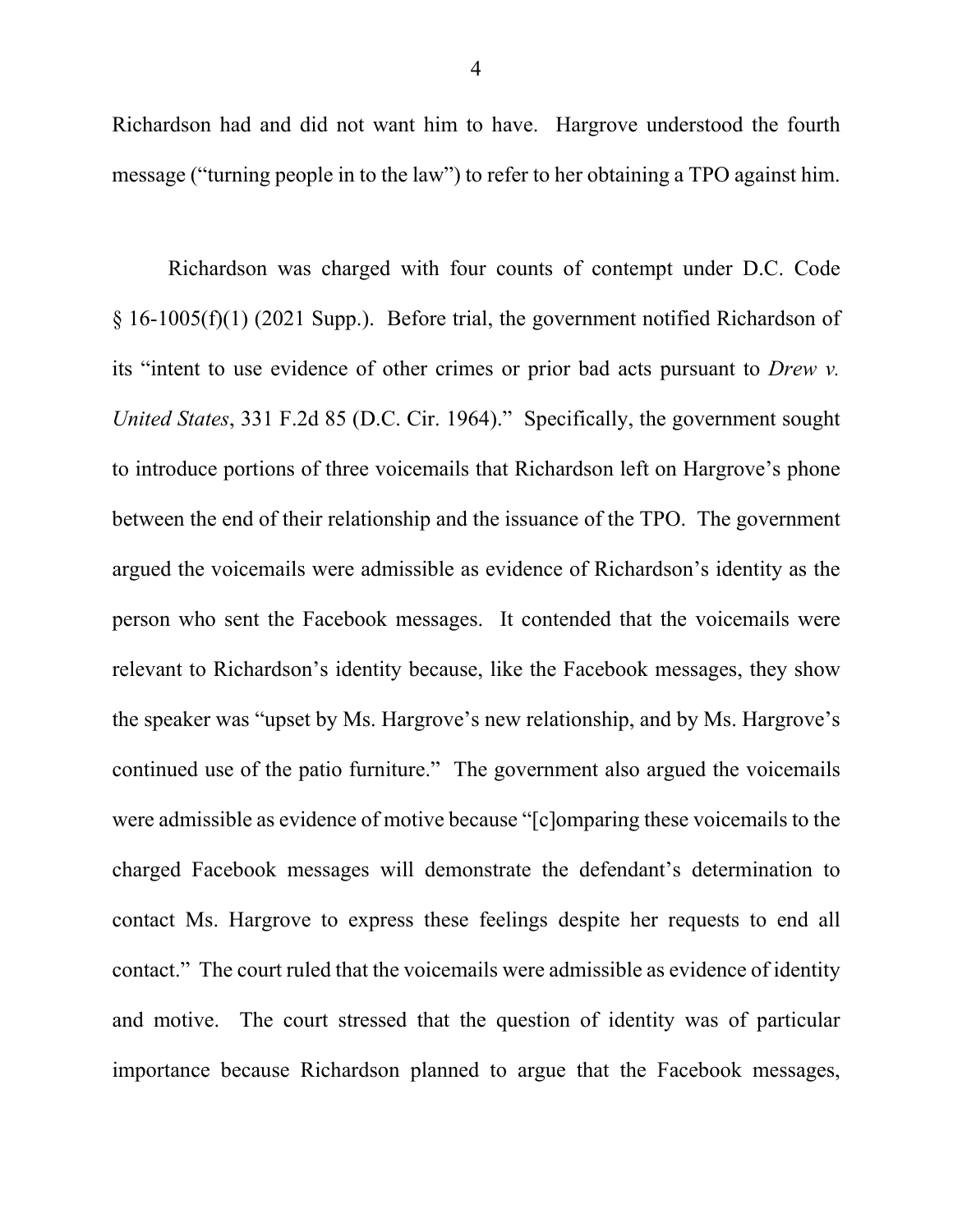though concededly sent from his account, were written by somebody else.<sup>1</sup> Three excerpts from the voicemails were eventually introduced at trial.<sup>2</sup>

After the close of evidence, Richardson moved to merge the four counts of contempt into a single count, contending that the four messages—"sent within a single day, within a fairly short amount of time"—amounted to a single offense. The court denied Richardson's motion, noting that although the messages were sent on the same day, they remained "distinct messages that were sent at these four different times . . . . at least an hour apart." After a two-day bench trial, Richardson was

The one thing I better not come through that alleyway over there any time when cutting in people's yard, when I'm cutting the yard down the street and see some dude sitting at that table. I know that for sure. You know I'd go to jail for that.

Because you are not going to allow no man sitting at my motherfucking table. I'll take chair by chair if I have to put them in my truck, every day I'll come and grab one, but I'm going to drag that table out there first.

I'll tell you that you think I'm going to lie. I don't give a fuck. I'll go to jail and I'll be happy in jail, but you and another fucking nigger is not going to sit at that motherfucking table and act like a motherfucking couple.

 $<sup>1</sup>$  The sole witness for the defense testified she had received multiple messages</sup> from Richardson's account but did not believe Richardson had sent them.

 $2 \text{ In the three admitted voicemail excerpts, a man who Hargrove identified as }$ Richardson can be heard saying as follows: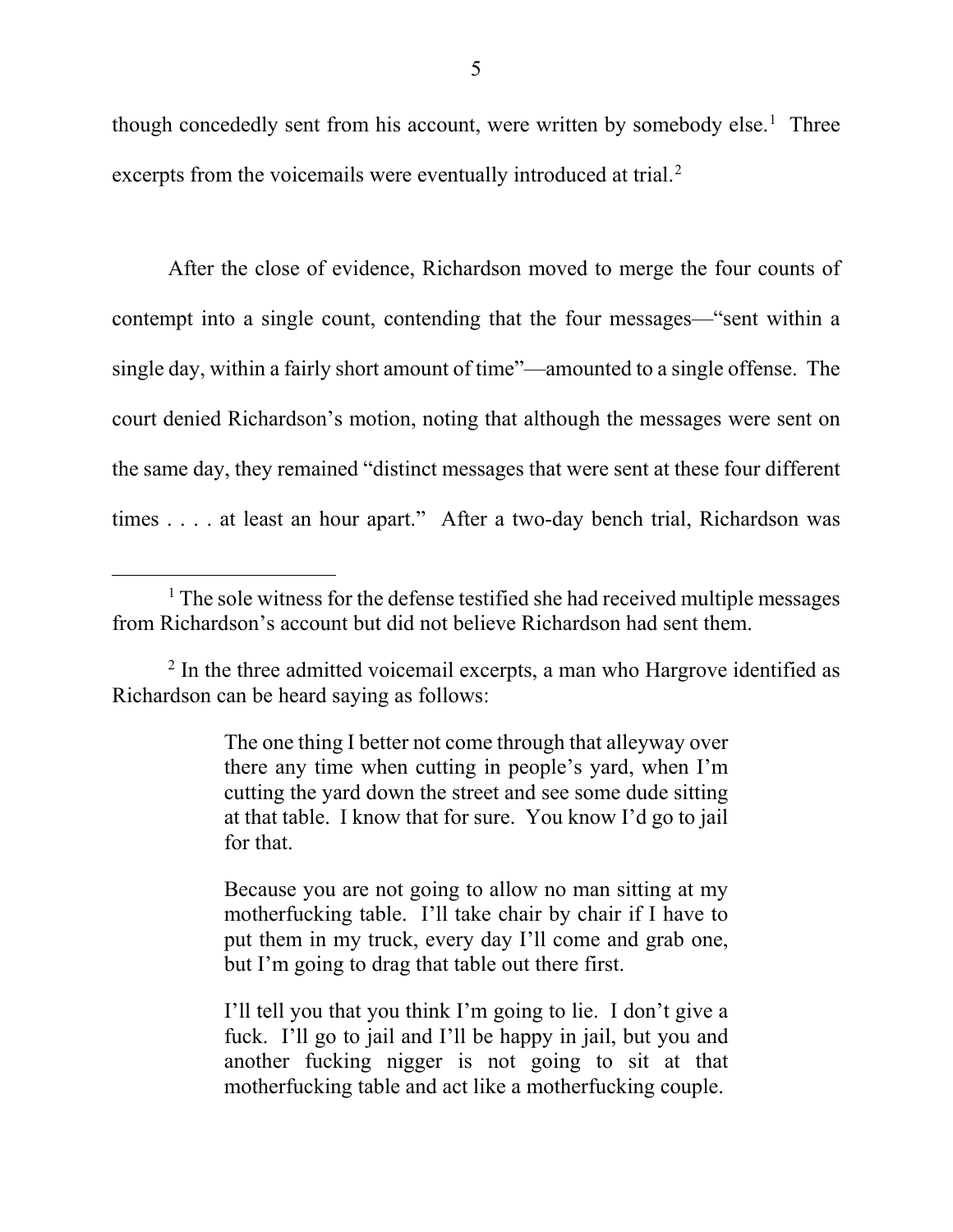convicted of four counts of contempt for violation of a TPO. He was sentenced to four concurrent 180-day terms of incarceration.

### **II.**

Richardson argues that the trial court erred by failing to merge the four contempt convictions into one, and abused its discretion by admitting Richardson's voicemails into evidence. We consider these arguments in turn.

## **A.**

On merger, Richardson makes two arguments. First, he argues that the four Facebook messages were part of a "single continuous episode" and should be charged as one offense under our traditional fork-in-the-road analysis. Second, and more ambitiously, he argues that the relevant provision of the Intrafamily Offenses Act prohibits multiple convictions for separate violations of a single protection order.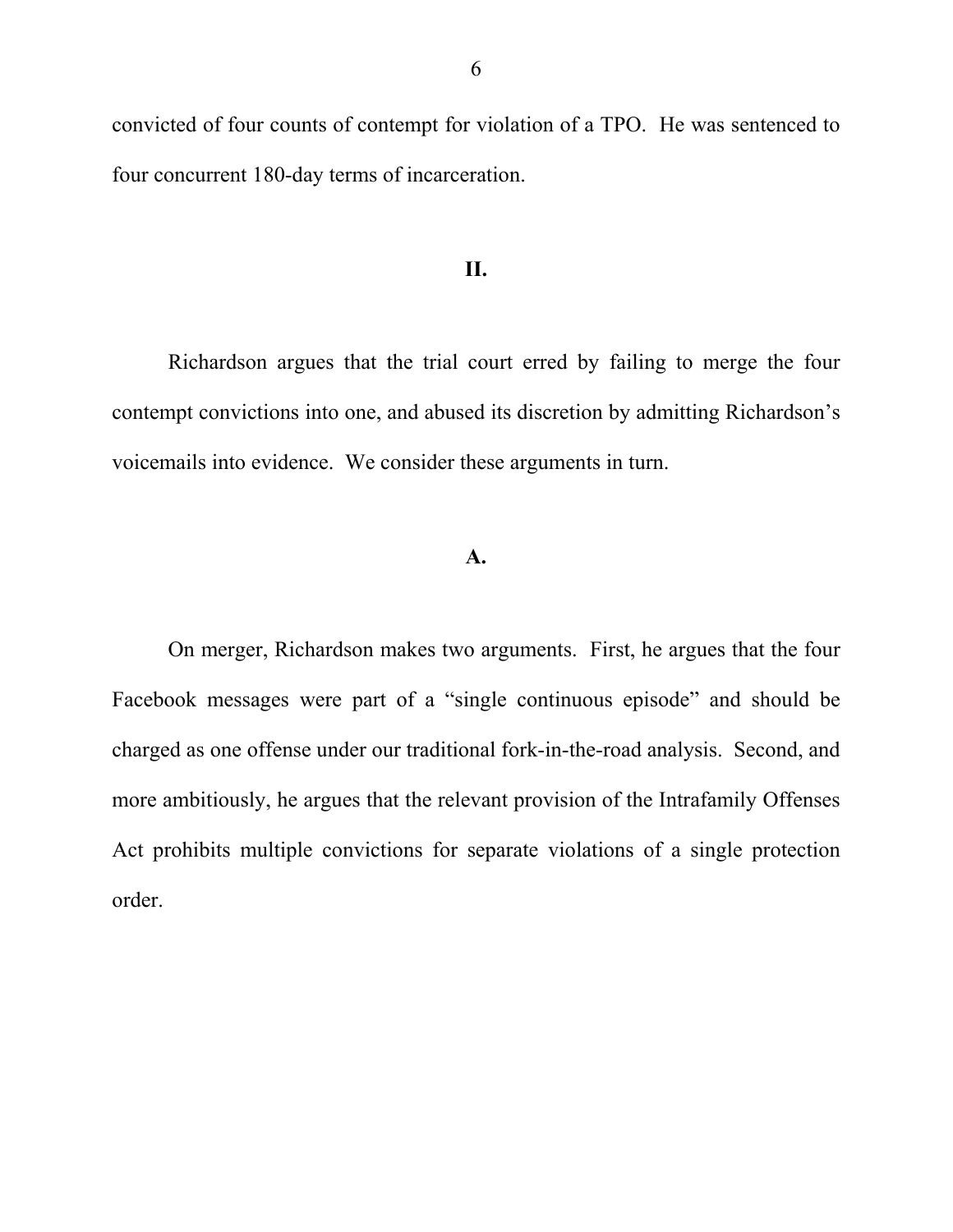7

**i.**

"There is no double jeopardy bar to separate and cumulative punishment for separate criminal acts, even if those separate acts do happen to violate the same criminal statute." *Sutton v. United States*, 140 A.3d 1198, 1205 (D.C. 2016) (quoting *Brown v. United States*, 795 A.2d 56, 63 (D.C. 2002)). Criminal acts are "factually separate" when they "have occurred at different times and were separated by intervening events, when they occurred at different places, when the defendant has reached a fork in the road and has decided to invade a different interest, or when the first act has come to an end and the next act is motivated by a fresh impulse." *Gray v. United States*, 544 A.2d 1255, 1257 (D.C. 1988) (internal citations omitted). "An interval of time between two criminal episodes may be quite brief but still show that a defendant had reached a fork in the road or had acted in response to a fresh impulse." *Cullen v. United States*, 886 A.2d 870, 873 (D.C. 2005) (quotation marks omitted); *see also Maddox v. United States*, 745 A.2d 284, 294 (D.C. 2000) ("[W]hen there is an appreciable period of time between the acts on which two criminal convictions are based, there is no merger, even if the interval is quite brief." (quotation marks omitted)). However, when a series of criminal actions are so close together as to become "a continuous stream"—for example, a "continuous stream of threats against a single person" or "a succession of physical blows in a continuing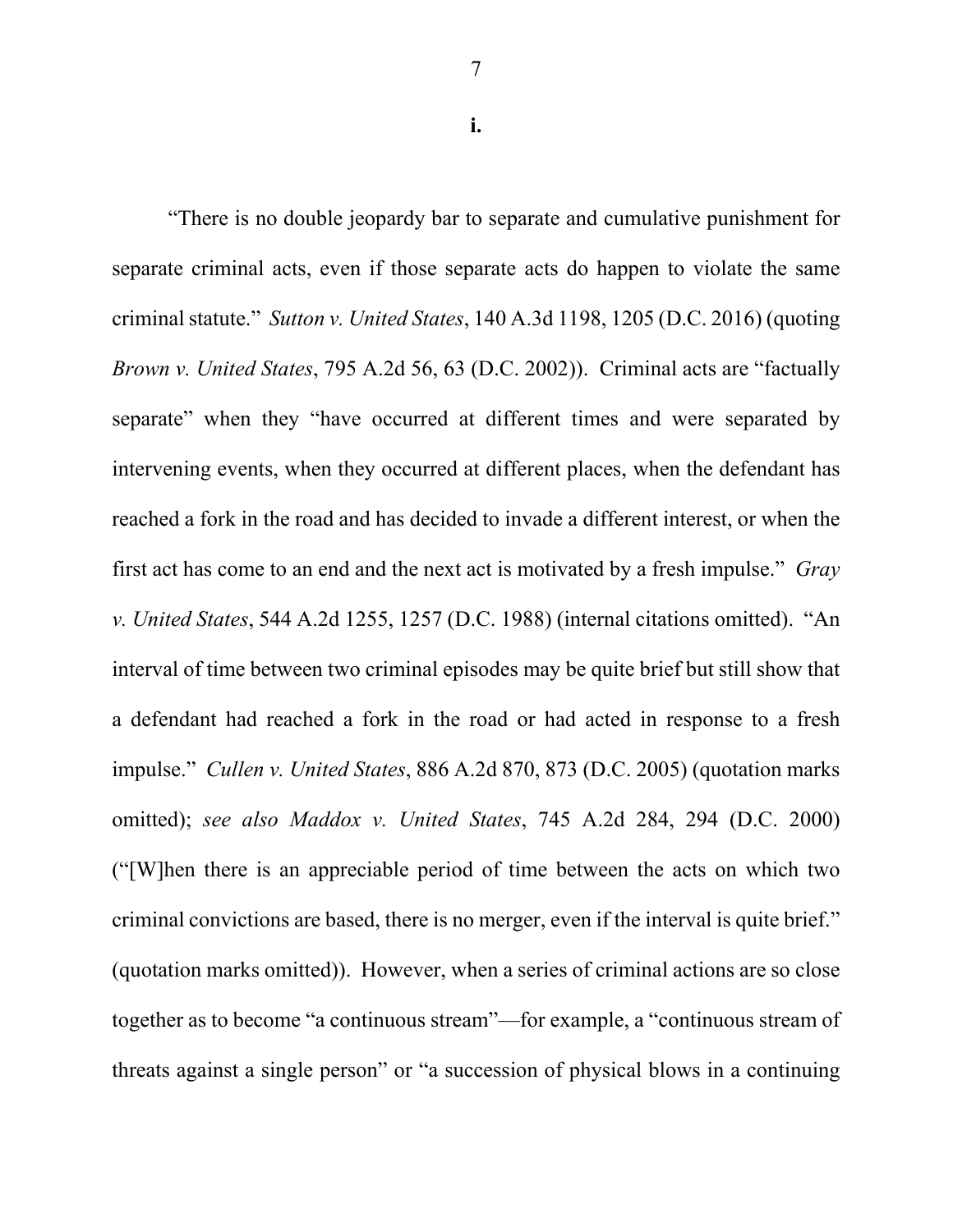attack on a single victim"—those actions "coalesce into a single . . . offense." *Williams v. United States*, 981 A.2d 1224, 1227 n.8 (D.C. 2009). "Whether two charged offenses merge into one is a question of law," which we review de novo. *Ellison v. United States*, 919 A.2d 612, 615 (D.C. 2007).

We find that Richardson's messages were not part of a "continuous stream" of communication so as to constitute only one offense. The messages were separated by an "appreciable period of time," *Maddox*, 745 A.2d at 294, with each message following the preceding message by an hour-and-a-half or more. Richardson cites to no case where we have found that actions committed so far apart constituted a "continuous stream." *See Ellison*, 919 A.2d at 616 (declining to merge two counts of sexual abuse where the two sex acts were committed about fifteen minutes apart). Moreover, nothing about the content of the messages suggests that they expressed a single, continuous thought (in the way a series of punches might constitute a single, continuous attack). *See Williams*, 981 A.2d at 1227 n.8. We agree with the trial court that after Richardson sent each message he had completed a criminal act and stood at a "fork in the road" as to whether to commit another. *Gray*, 544 A.2d at 1257. He could have chosen to stop contacting Hargrove, but instead each time acted on a fresh impulse to contact her again. *Id.* Thus, under our traditional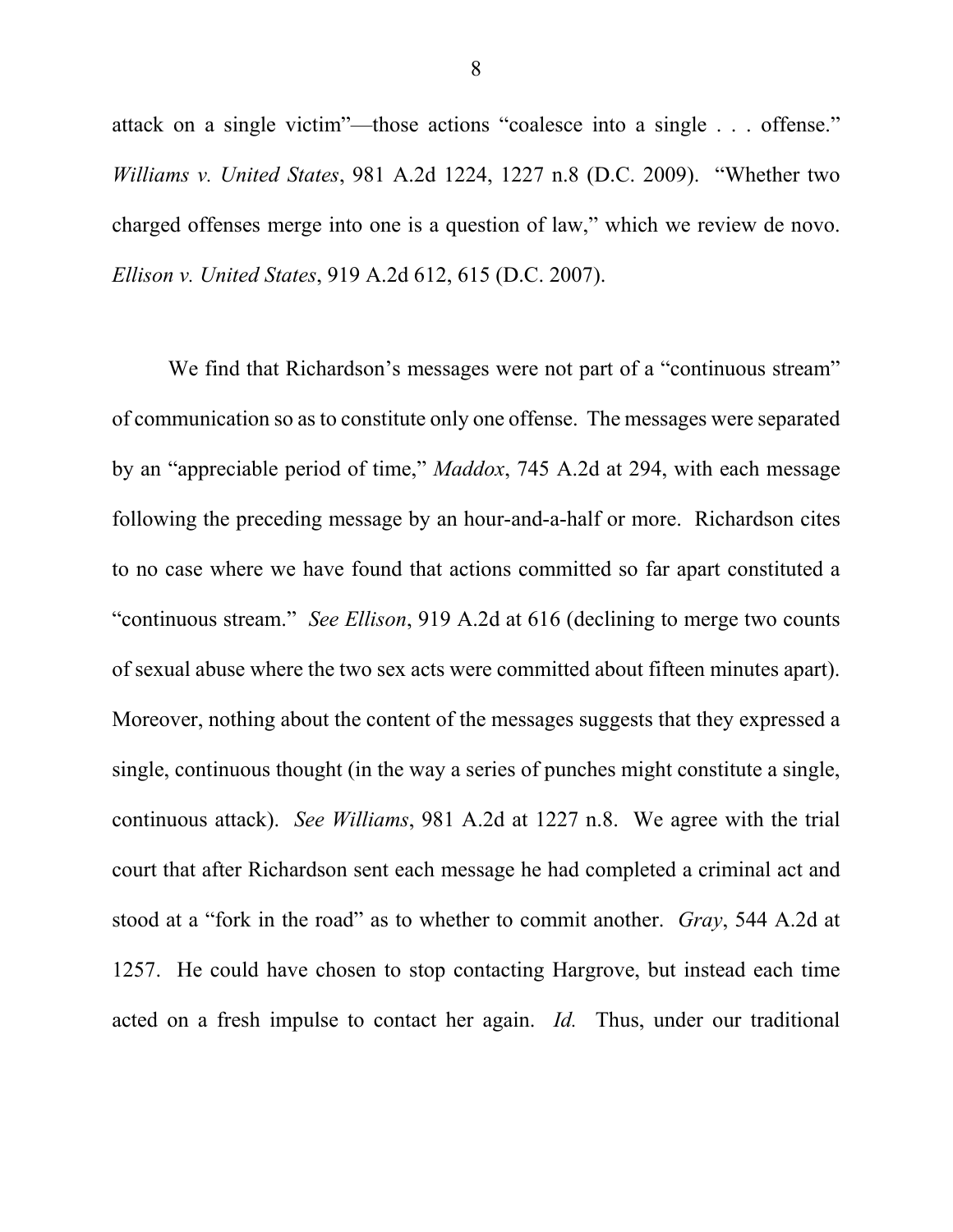analysis, each of Richardson's messages is punishable as a separate offense, and his convictions do not merge.

### **ii.**

Our analysis does not end there because Richardson also argues that our traditional analysis does not apply to this case. In his view, the Intrafamily Offenses Act is ambiguous on the question of whether violating a single court order multiple times amounts to one or multiple offenses. The provision at issue states that "[v]iolation of any temporary protection order or civil protection order issued under this subchapter . . . shall be punishable as criminal contempt." D.C. Code  $\S 16-1005(f)(1)$ . Given the ambiguity he ascribes to that provision, Richardson asks us to apply the rule of lenity to interpret the Intrafamily Offenses Act as authorizing just a single conviction attendant to any given court order, no matter how many times an individual violates it.

"Because the substantive power to prescribe crimes and determine punishments is vested with the legislature, the question under the Double Jeopardy Clause whether punishments are 'multiple' is essentially one of legislative intent." *Ohio v. Johnson*, 467 U.S. 493, 499 (1984) (internal citations omitted); *see also Byrd v. United States*, 598 A.2d 386, 388-89 (D.C. 1991) (en banc) ("The role of the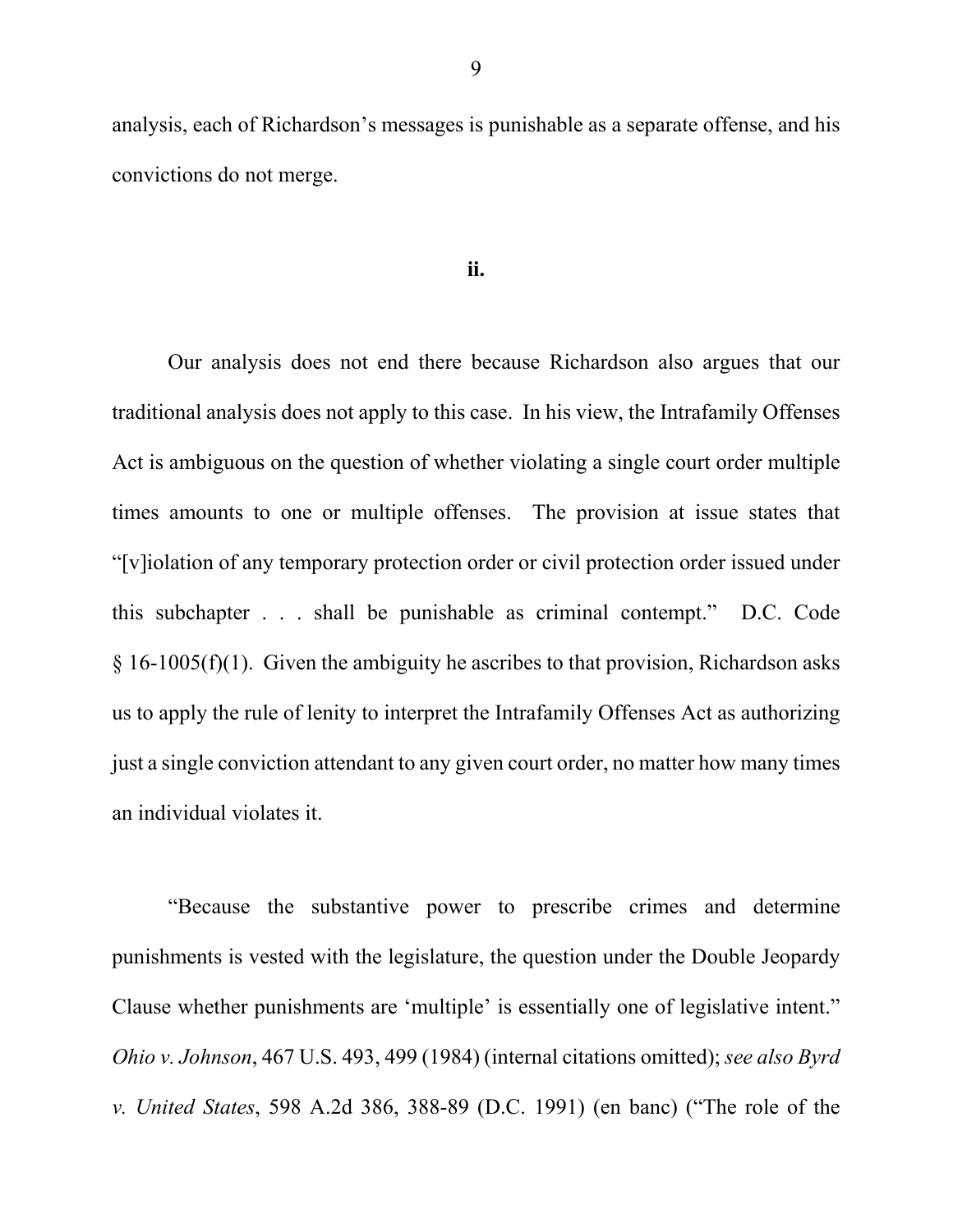constitutional guarantee against double jeopardy is limited to assuring that the court does not exceed its legislative authorization by imposing multiple punishments for the same offense." (quotation omitted)). Determining the appropriate unit of prosecution is a question of statutory interpretation, *Lennon v. United States*, 736 A.2d 208, 210 (D.C. 1999), to which the rule of lenity may apply. *See Hammond v. United States*, 77 A.3d 964, 968 (D.C. 2013); *Heard v. United States*, 686 A.2d 1026, 1028 (D.C. 1996). "The rule of lenity states that 'criminal statutes should be strictly construed and that ambiguities should be resolved in favor of the defendant.'" *Coleman v. United States*, 202 A.3d 1127, 1141 (D.C. 2019) (quoting *Whitfield v. United States*, 99 A.3d 650, 656 (D.C. 2014)). However, this rule of statutory construction is triggered only if we can first say that a given "penal statute's language, structure, purpose and legislative history leaves its meaning genuinely in doubt." *Holloway v. United States*, 951 A.2d 59, 65 (D.C. 2008) (quoting *United States Parole Comm'n v. Noble*, 693 A.2d 1084, 1104 (D.C. 1997)).

According to Richardson,  $\S$  16-1005(f)(1) can (and therefore must) be read to define the unit of prosecution as the protection order itself, so that any number of violations of a single protection order amounts to just one offense. Although we have previously upheld separate punishments under  $\S$  16-1005(f)(1) for multiple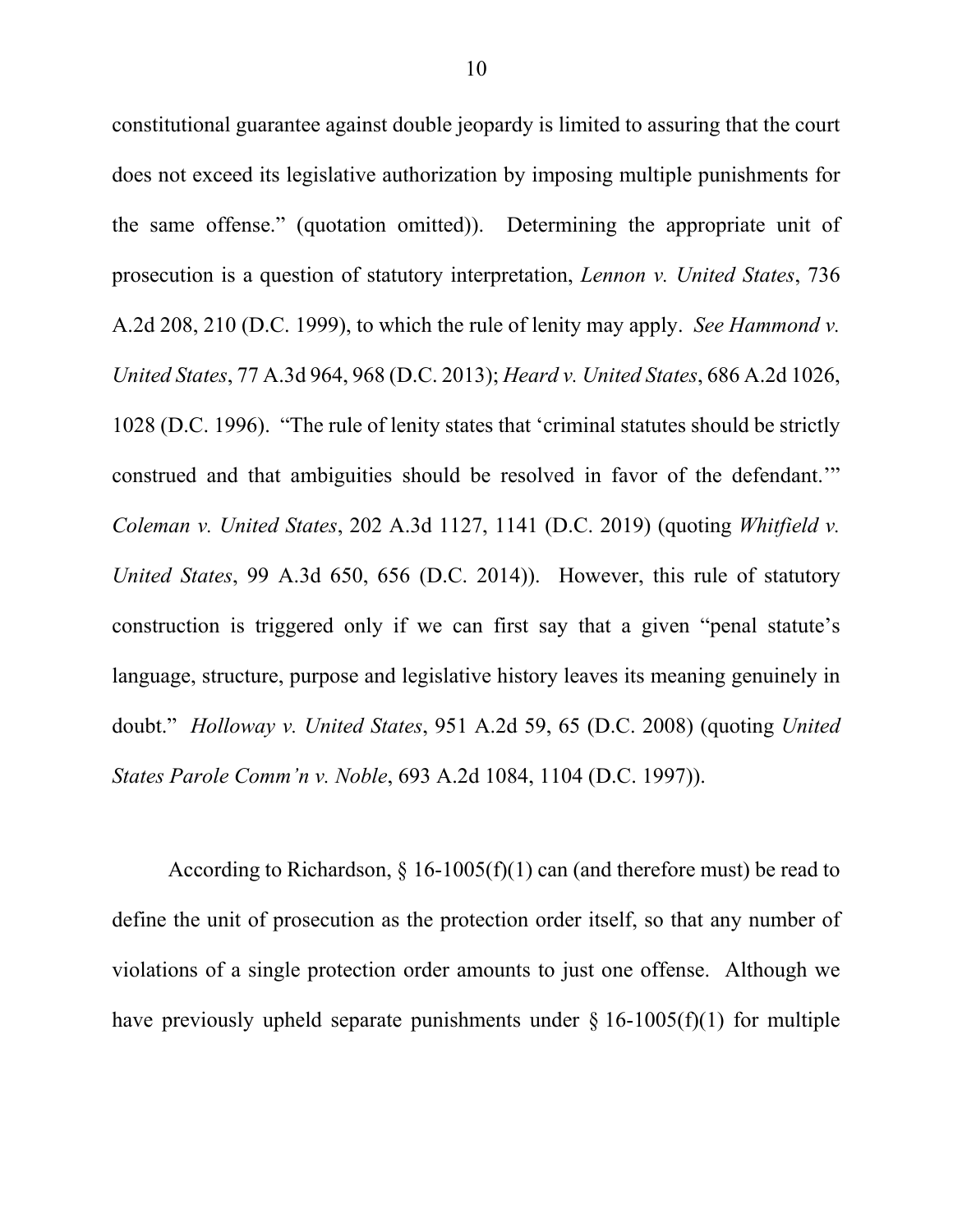violations of a single protection order, *see, e.g.*, *In re Shirley*, 28 A.3d 506, 509 (D.C. 2011), we have never squarely considered the argument Richardson advances here.

We do not perceive the ambiguity Richardson assigns to  $\S$  16-1005(f)(1), and thus have no cause to apply the rule of lenity. Instead, the provision unambiguously permits separate punishments for each violation of a court order. The provision defines the unit of prosecution as a "violation" of a protection order. A "violation" is a discrete act, capable of repetition. *See Freundel v. United States*, 146 A.3d 375, 383 (D.C. 2016) (contrasting voyeurism, a discrete act that can give rise to separate punishments, with stalking, which is specifically defined, via statute, "as a 'course of conduct.'"). It is a basic assumption of double jeopardy jurisprudence that repeated violations of a single provision may be punished separately. *See, e.g.*, *Blockburger v. United States*, 284 U.S. 299, 302 (1932) (holding that each in a series of successive drug sales to the same individual is "a distinct offense, however closely they may follow each other"); *see also Ellison*, 919 A.2d at 616; *Brown*, 795 A.2d at 63; *Gardner v. United States*, 698 A.2d 990, 1002 (D.C. 1997). 3

<sup>&</sup>lt;sup>3</sup> Nor are we persuaded by Richardson's argument that "violation" does not indicate a discrete act because it is not preceded by an "article or qualifier" such as "a," "the," "every," "any," or "each." Section  $16-1005(f)(1)$ 's statutory phrase, "[v]iolation of any temporary protection," suggests a discrete act even absent a preceding article or qualifier. Consider *Ellison*, 919 A.2d at 616, in which we upheld separate punishments for discrete violations of a provision criminalizing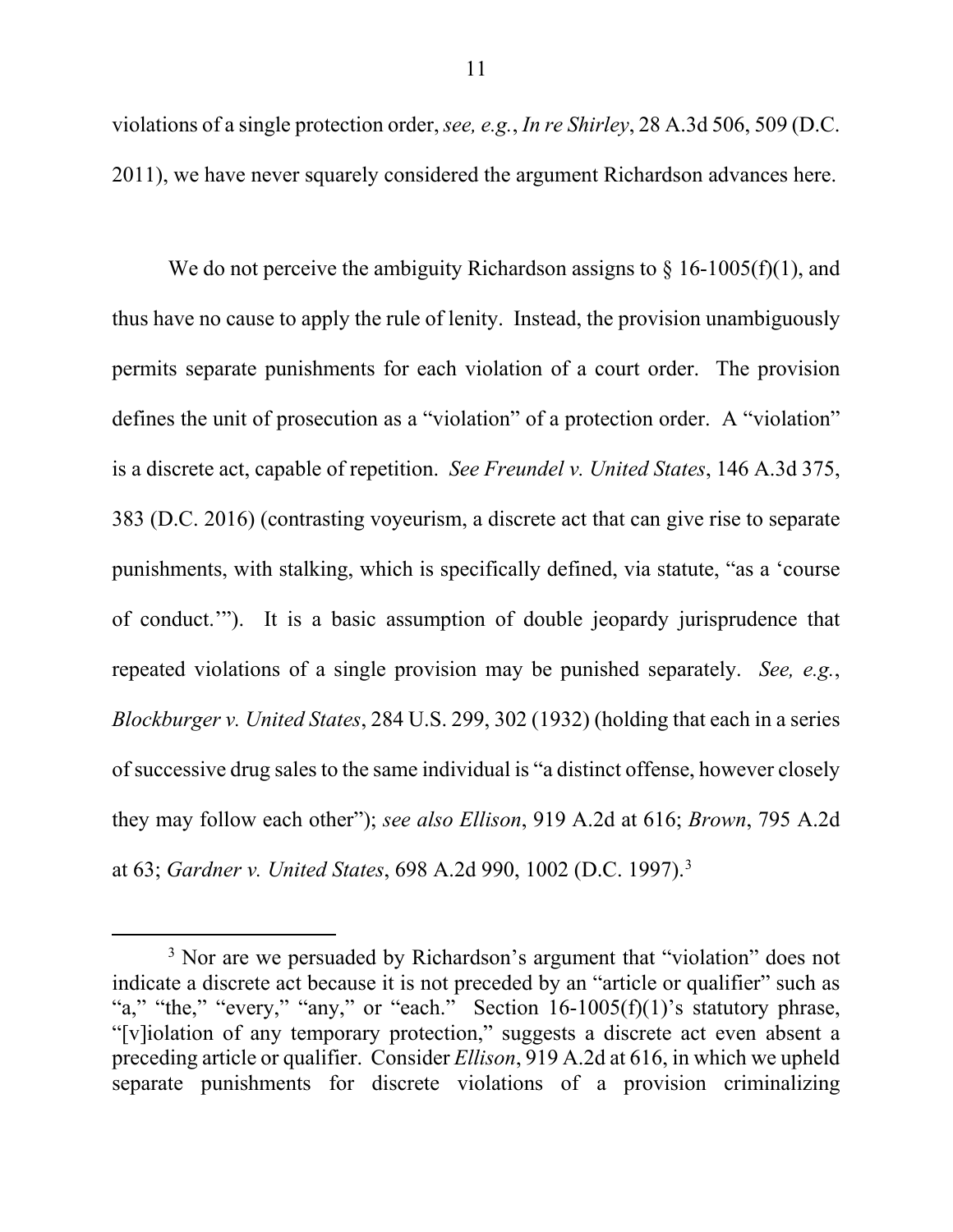Nor can Richardson point to any authority, in any jurisdiction, where a court has invoked lenity to prohibit separate punishments for *subsequent* violations of the same statute. The only authorities cited by Richardson concern whether *simultaneous* violations could be punished separately. *See Bell v. United States*, 349 U.S. 81, 83-84 (1955) (only one Mann Act offense where defendant simultaneously transported two women across state lines "for the purpose of prostitution or debauchery, or for any other immoral purpose"); *United States v. Dunford*, 148 F.3d 385, 390 (4th Cir. 1998) (only one offense where the defendant simultaneously possessed multiple firearms). The question in *Bell*, whether a "single transaction" can be subdivided into "multiple offenses" and punished separately, 349 U.S. at 84, is very different from the question here—whether discrete transactions may be

 $\overline{a}$ 

misdemeanor sexual abuse, despite the fact that the provision does not explicitly criminalize "a," "the," "every," "any," or "each" sexually suggestive act. Indeed, the language at issue in *Ellison* was even more amenable than here to a reading permitting only a single violation per victim. *See* D.C. Code § 22-3010.01(a) (2021 Supp.) ("Whoever, being 18 years of age or older and more than 4 years older than a child . . . engages in sexually suggestive conduct with that child or minor shall be imprisoned for not more than 180 days."). Moreover, a subsequent subsection of § 16-1005 refers back to "establishing *a* violation under subsection[] (f)," § 16- 1005(h) (emphasis added), further cutting against Richardson's argument. Although it is true that in *Hammond*, 77 A.3d at 967-68, we pointed to the word "the" in "the firearm" as evidence the legislature intended the possession of each firearm to be a separate offense, that was only one piece of evidence, which we considered together with the statute's other requirements. Nothing in *Hammond* suggests that the omission of the word "the" would have been decisive the other way, especially in a case where (as here) the offenses were separated by an appreciable amount of time.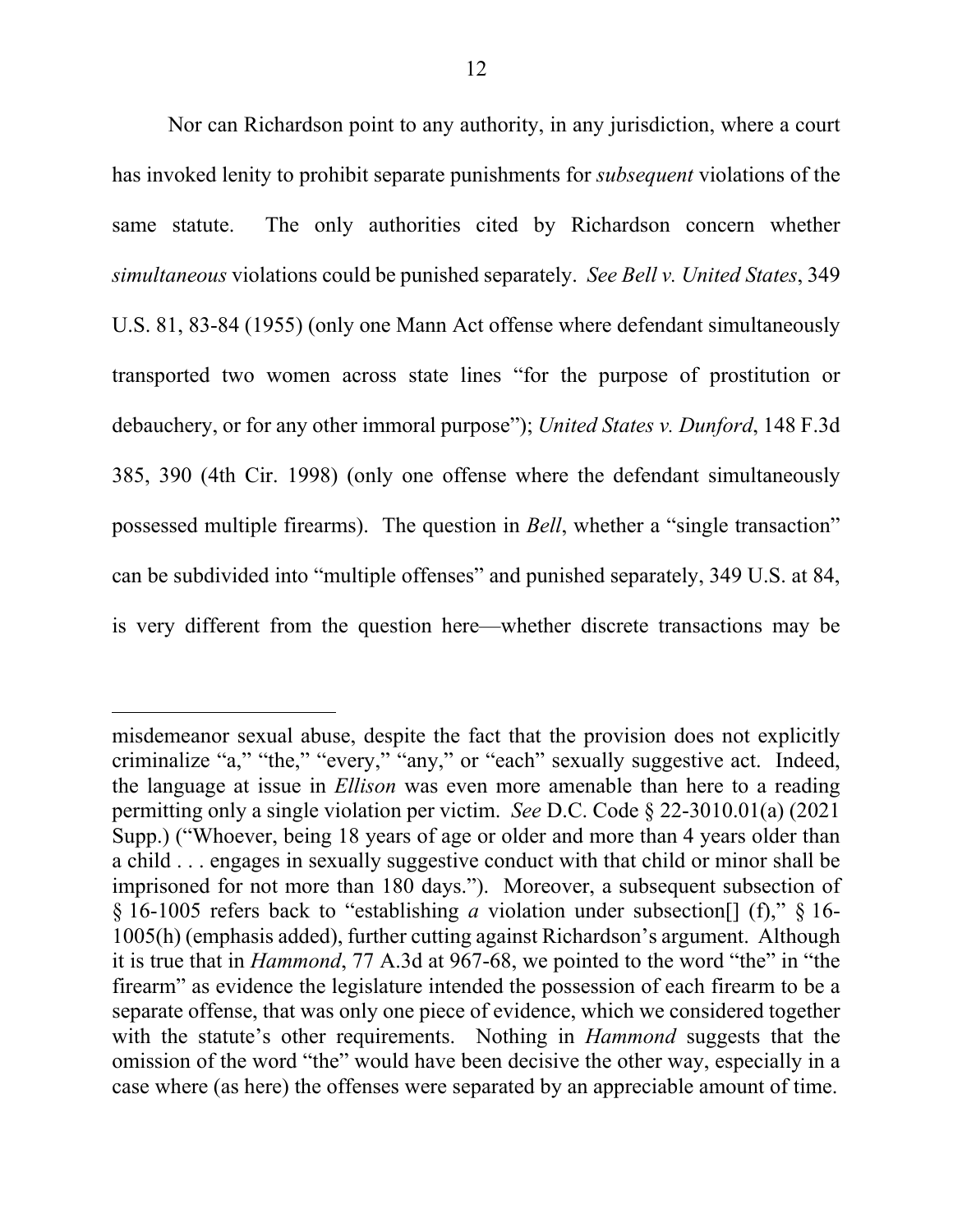punished separately. *See also United States v. Mullins*, 698 F.2d 686, 687 (4th Cir. 1983) (distinguishing, under the same statute at issue in *Dunford*, between multiple weapons acquired in a single transaction (one offense) and weapons acquired at different times or places (separate offenses)). We are unaware of any case where we have found a statute to be ambiguous as to that second question.

Because we do not find  $\S$  16-1005(f)(1) ambiguous, the rule of lenity does not apply. We therefore agree with the trial court that separate violations of a single TPO may be punished separately, and that Richardson's convictions do not merge.

#### **B.**

Finally, we turn to Richardson's argument that the trial court abused its discretion when it admitted as evidence the voicemails he left on Hargrove's phone. "It is fundamental that evidence of prior bad acts independent of the crimes charged is inadmissible to show the defendant's disposition or propensity to commit the charged offenses." *Harrison v. United States*, 30 A.3d 169, 176 (D.C. 2011); *see also* Fed. R. Evid. 404(b) ("Evidence of any other crime, wrong, or act is not admissible to prove a person's character in order to show that on a particular occasion the person acted in accordance with the character."). Nonetheless, evidence of prior bad acts may be admissible when used for a "substantial, legitimate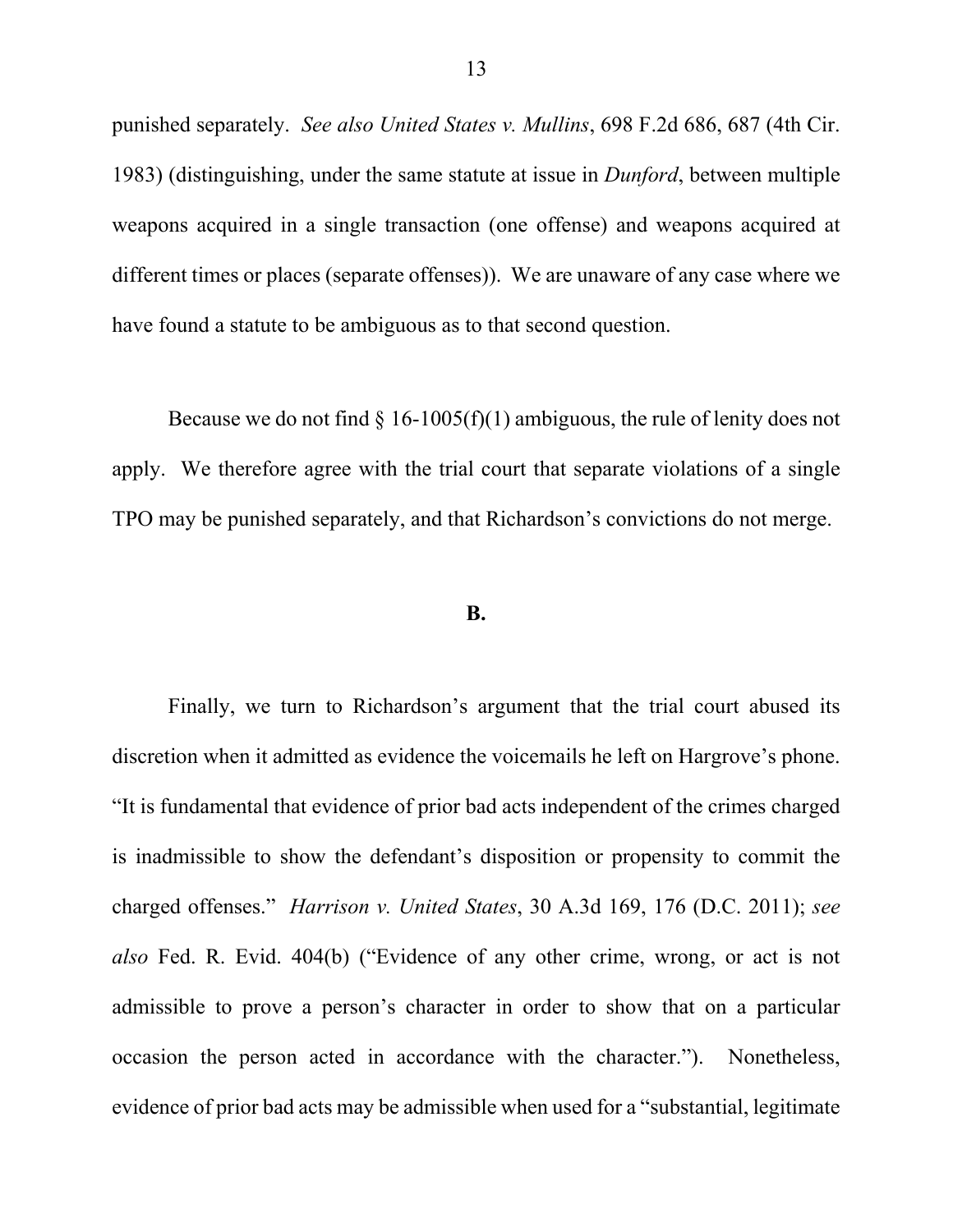purpose" that outweighs the danger of unfair prejudice to the defendant. *Johnson v. United States*, 683 A.2d 1087, 1092 (D.C. 1996) (en banc) (quoting *Drew*, 331 F.2d at 89-90). We review the admission of other-crimes evidence for abuse of discretion. *Sanders v. United States*, 809 A.2d 584, 590-91 (D.C. 2002).

On the threshold question of whether the voicemails even qualified as prior bad acts, the trial court reasoned that they did so marginally because they were "minimally in the nature of a criminal offense" given that they were threatening. We agree, and so agree that *Drew*'s strictures apply.<sup>4</sup> However, we also agree with the trial court that (1) the voicemails were relevant to Richardson's motive and "the identity of the person" who committed the offense, *Drew*, 331 F.2d at 90, and (2) the prejudicial effect of admitting them did not outweigh their probative value, *id.*

Richardson contends, to the contrary, that the voicemails were not relevant to the issue of identity because his identity could have been sufficiently established by Hargrove's testimony alone. Richardson confuses relevance with strict necessity. It is true that the government had plenty of evidence that Richardson sent the Facebook

<sup>&</sup>lt;sup>4</sup> It is Richardson who argues that the voicemails do not qualify as prior bad acts, even though that argument works against his interests as it would deprive him of *Drew*'s heightened protections against admitting such evidence. He is perhaps operating under the mistaken impression that if the evidence were not covered by *Drew*, it would somehow raise the bar to admissibility, but the opposite is true.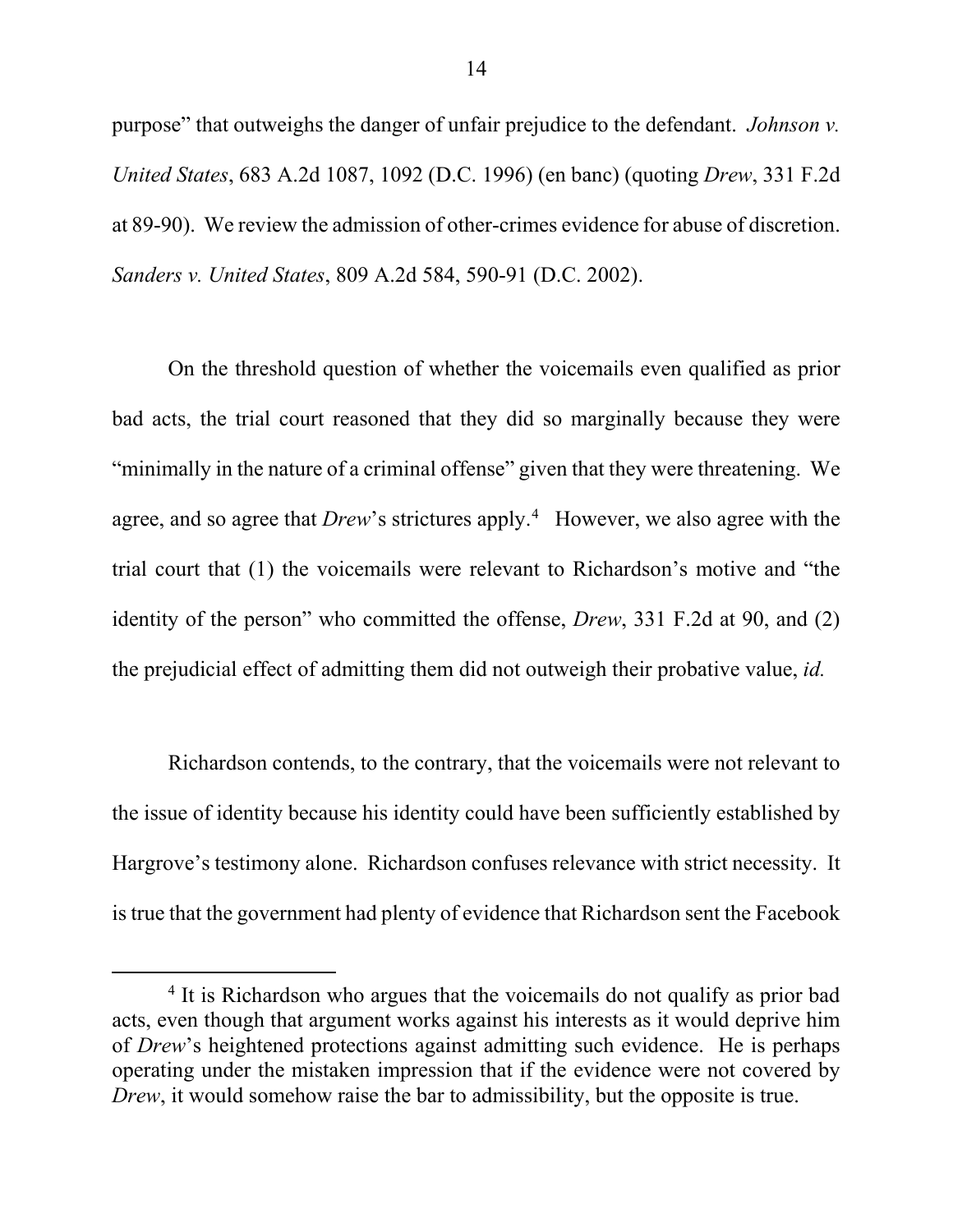messages without introducing the voicemails as further evidence of that fact—the messages came from his Facebook account, after all. But that is beside the point. The government is not confined to presenting the bare minimum of evidence sufficient to support its charges. In assessing relevance, a trial court may consider the availability of "less risky alternative proof," *Old Chief v. United States*, 519 U.S. 172, 183 (1997), but "the mere fact that two pieces of evidence might go to the same point would not . . . necessarily mean that only one of them might come in" particularly where such a limitation would compromise the "evidentiary richness" or "narrative integrity" of the case. *Id*.; *see also McFarland v. United States*, 821 A.2d 348, 353 (D.C. 2003).

Here, the government had every reason to fully develop its evidence, beyond the bare minimum, that Richardson sent the Facebook messages in question. Richardson's defense to the charges was one of misidentification, specifically, that he was not the author or the Facebook messages. *See Jackson v. United States*, 623 A.2d 571, 582 (D.C. 1993) (there "must be a legitimate, *contested* issue in the case" that the other crimes evidence is probative of before it may be admitted (emphasis added)). The voicemails thus spoke to the central dispute in the case, as they tended to corroborate the government's narrative that Richardson sent the Facebook messages (similar in content to the voicemail messages he left). "[W]here the